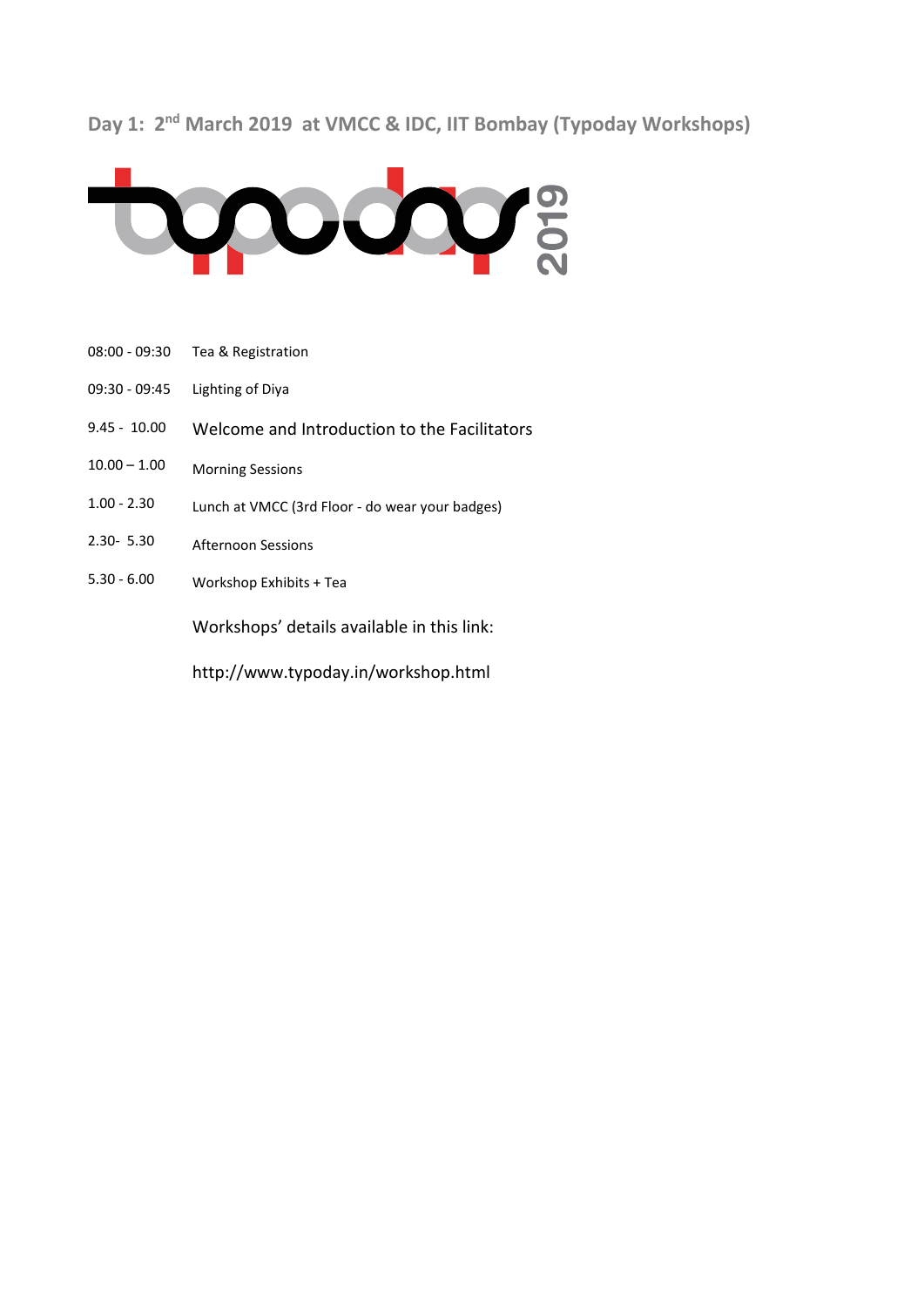# **Day 2: 3rd March 2019 at VMCC Main Auditorium (Ground + 1st Floor)**



- 08:30 09:00 Tea & Registration
- 09:00 09:15 Welcome Address: Prof. Ravi Poovaiah, Prof. G V Sreekumar & Prof. Kannan Moudgalya

#### **Keynote Address 1: Prof. R. K. Joshi Memorial Lecture**

- 09:15 10:00 Session Chairman: Prof. G V Sreekumar, IDC, IIT Bombay, India Speaker: Aurobind Patel, Typographer, Mumbai
- 10.00 10.15 Discussion & QA
- 10:15 10:45 Tea & Networking

### **Session 1 - Typography and Experimentation** Session Chairman: Prof. Vikas Satwalekar Emeritus Professor and Ex-Director, NID

- 10.45 -11.05 Mishti Devanagari Sayli Gokhale, Leaf Design, India
- 11.05-11.25 Lack of visual excellence in design quality of bi-script typefaces including Arabic and Latin scripts Sahar Khajeh, University of Hertfordshire, UK
- 11.25 11.45 Type Explorations Chirag Gander, Founder, The Minimalist, Mumbai
- 11.45 12.00 Discussion & QA

### **Session 2 - Typography and Local Scripts** Session Chairman: Prof. Sudhakar Nadkarni Dean, Werlingkar Management Institute, Mumbai

- 12.00 12.20 Dis/re-appearance of vernacular Chinese letterform of Beiwei Kaishu in Hong Kong Brian Sze Hang KWOK, School of Design, The Hong Kong Polytechnic University, Hong Kong
- 12.20 12.40 Visual Variety of Typographic Compositions in Letterpress Sinhala Display Typefaces Dr.Sumanthri Samarawickrama, Malindi Jayathunga, Lakmali Perera, and Sajini Lankadari Department of Integrated Design, University of Moratuwa, Sri Lanka
- 12.40- 12.55 Discussion & QA
- 01:00 02:30 Lunch and Networking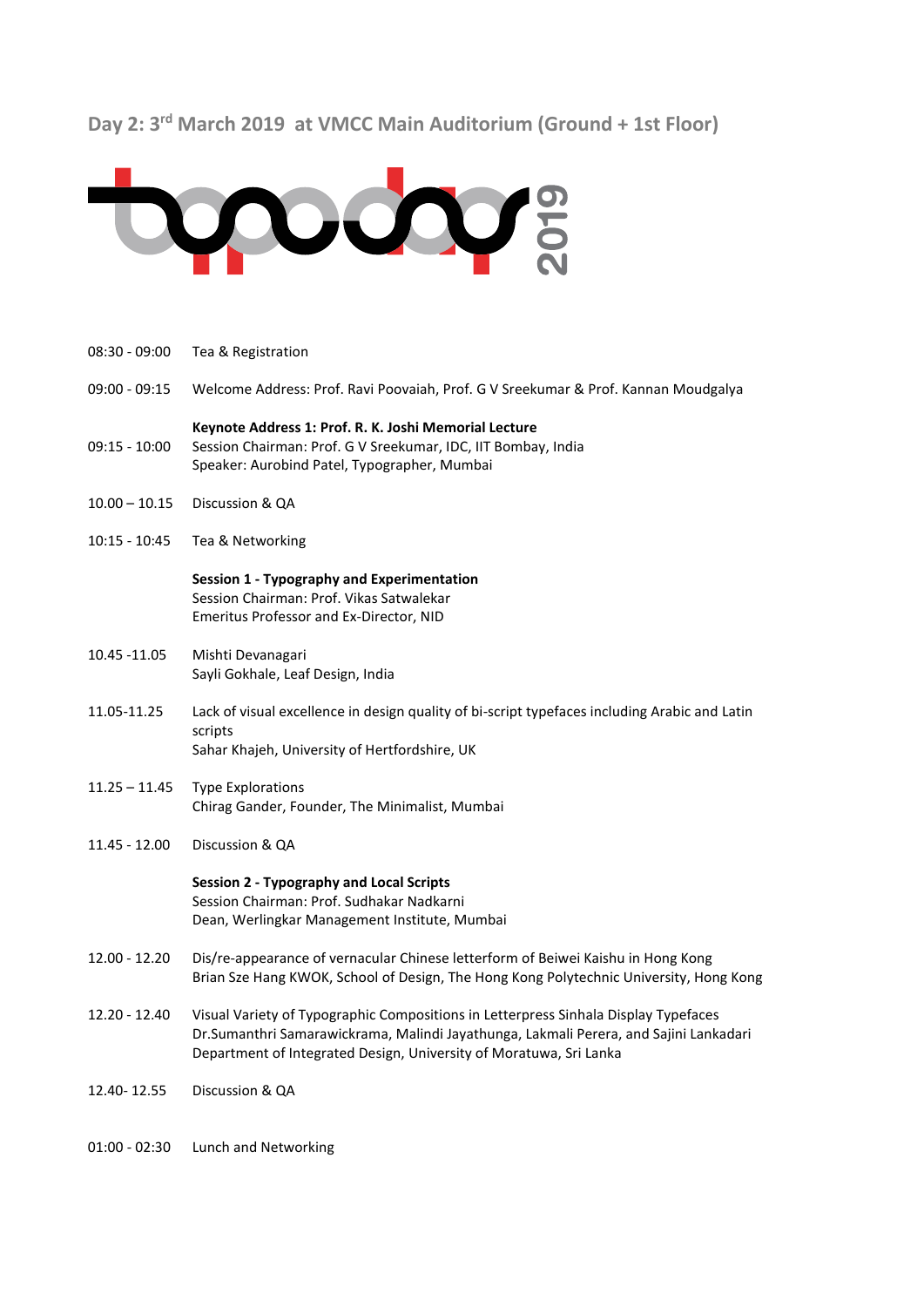| $2.30 - 3.15$ | <b>Keynote Address 2:</b><br>Session Chairman: Prof. Ravi Poovaiah, IDC, IIT Bombay, India<br>Speaker: Eiichi Kono, Typographer, Senior research fellow at University of Brighton, UK                                                                                                    |
|---------------|------------------------------------------------------------------------------------------------------------------------------------------------------------------------------------------------------------------------------------------------------------------------------------------|
| $3.15 - 3.30$ | Discussion & QA                                                                                                                                                                                                                                                                          |
|               | <b>Session 3 - Calligraphy and Letterforms</b><br>Session Chairman: Tarun Giridhar<br>Senior Faculty, Graphic Design, Head, NID Print Labs., NID, Ahmedabad                                                                                                                              |
| $3.30 - 3.45$ | Puppetmorphic: Incorporating Local Culture to Achieve Distinct Structure in Figurative<br>Calligraphy<br>Agung Zainal Muttakin Raden and Muhammad Iqbal Qeis, Universitas Indraprasta, Indonesia                                                                                         |
| $3.45 - 4.00$ | Exploring historical letterforms to design unique Assamese typeface for digital devices:<br><b>Experimenting possibilities</b><br>Abhijit Padun and Prof. Amarendra Kumar Das, Dept. of Multimedia Communication and<br>Design, Central Institute of Technology, Kokrajhar, Assam, India |
| $4.00 - 4.15$ | Discussion & QA                                                                                                                                                                                                                                                                          |
| $4.15 - 4.45$ | Tea and Networking                                                                                                                                                                                                                                                                       |
|               | Session 4 - Student Presentations<br>Session Chairman: Dr. Ajanta Sen, Director, Solar Project, Mumbai                                                                                                                                                                                   |
| $4.45 - 5.00$ | Experiments in Bengali Film Titles: 1930s till Ray<br>Santanu Dutta, Homi Bhabha Centre for Science Education, India                                                                                                                                                                     |
| $5.00 - 5.15$ | Identify personality of Sinhala font on road informative signboards: Test based on readers<br>preferences<br>Lalani Shyanika Eramudugolla, Dr. Sumanthri Samarawickrama and Prof. Gihan Dias University<br>of Moratuwa, Sri Lanka                                                        |
| $5.15 - 5.30$ | Experiential Learning Spaces to Enhance Typographic Communication<br>Ruchita Arvind Mandhre, University of Illinois at Urbana Champaign, USA                                                                                                                                             |
| $5.30 - 5.45$ | Typography design in Newspaper - comparative study of typography in Hindi Newspaper vs.<br>English Newspaper<br>Navneet Kamal and Sujeet Kumar Indian Institute of Information Technology, Design and<br>Manufacturing, Jabalpur, India                                                  |
| $5.45 - 6.00$ | If Words Could Kill<br>Jayesh Narendra Patil, United Institute of Design, India                                                                                                                                                                                                          |
| $6.00 - 6.15$ | Discussion & QA                                                                                                                                                                                                                                                                          |
| $6.15 - 6.30$ | Typo Quiz Group Formation                                                                                                                                                                                                                                                                |
| $6.30 - 7.30$ | Typo Quiz<br>Conducted by Prof. Udaya Kumar, Head, Department of Design, IIT Guwahati                                                                                                                                                                                                    |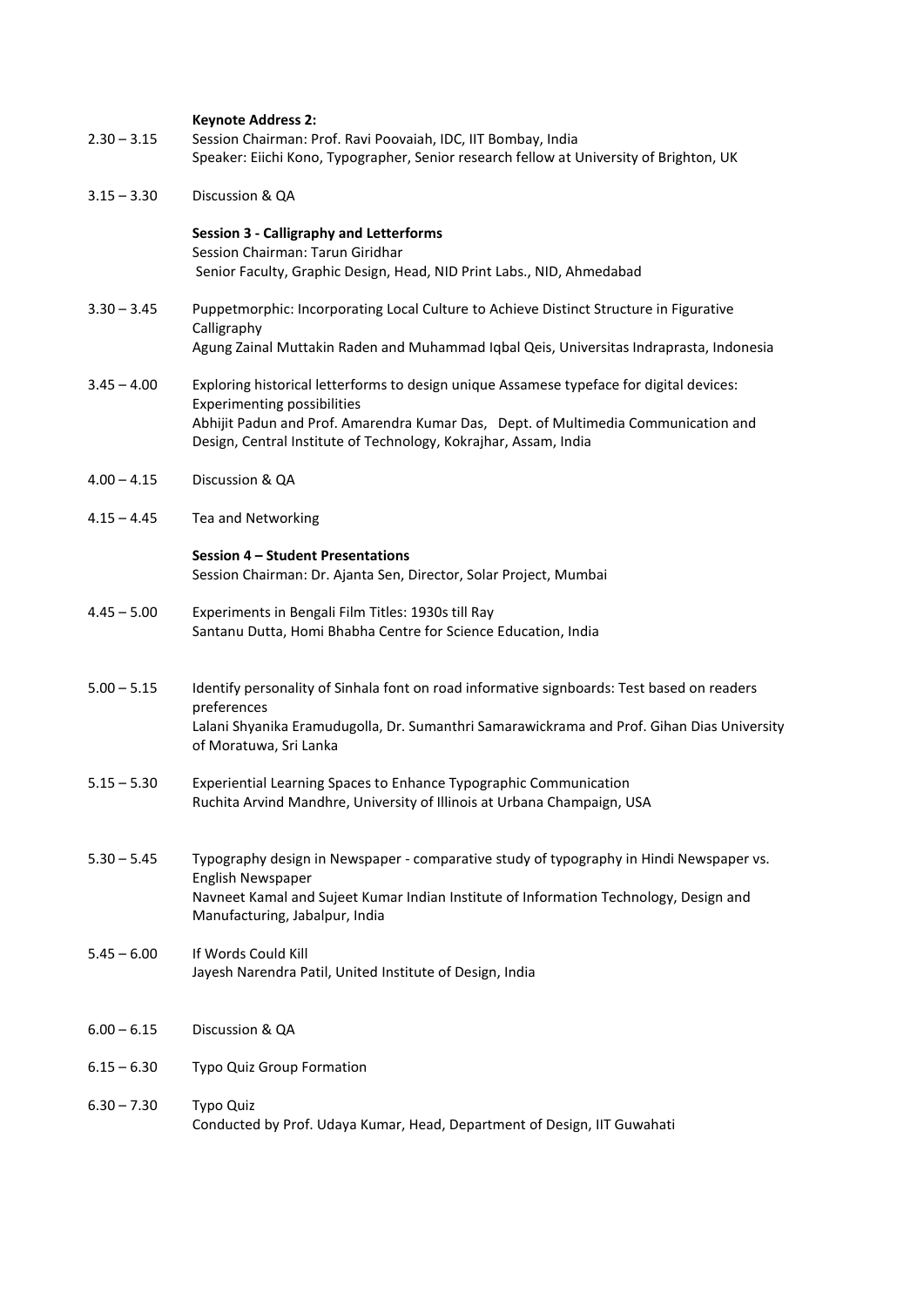# **Day 3: 4th March 2019 at VMCC Main Auditorium (Ground + 1st Floor)**



08:30 - 09:10 09:15 - 10:00  $10.00 - 10.15$ 10:15 - 10:45 Tea & Networking **Keynote Address 3:**  Session Chairman: Muthu Nedumaran, Typographer, Malaysia Speaker Prof. Antoine Abi Aad, Typographer, Faculty at the Lebanese University (Lebanon) Discussion & QA Tea & Networking 10.45 -11.05 11.05-11.25 11.25 - 11.45  $11.45 - 12.00$ **Session 5 - Typography and Experimentation** Session Chairman: Prof. Kumkum Nadig Faculty Member, Head, Visual Communication Design, Srishti School of Design, Bangalore Appetence: Crafted and Casted Typography Prafullkumar N Gogel, Department of Applied Arts, Faculty of Fine Arts, The M.S. University of Baroda, India Innovative applications of Experimental Typography (Case Studies) Rikke Hansen and Barnabas Wetton, University of Southern Denmark,Design School Hoejer, Denmark Political Awareness and Typography: How an analysis of the intersection of racially linked typography in propaganda and historical analysis can help predict rising political conflict Priyanka Patil and Julia Owens, FCB Health, New York City, USA Discussion & QA 12.00 - 12.20 12.20 - 12.40 12.40- 12.55 **Session 6 - Typography and Experimentation** Session Chairman: Prof. Udaya Kumar Head, Department of Design, IIT Guwahati Learning through gaming? Comparative innovative educational games of children (An on-going research project) Siddhesh Sushil Shirsekar, VIVA Institute of Applied Art, India The dichotomic tension of experimental typography Gavin Ambrose and Beth Salter University of Brighton, UK Discussion & QA 01:00 - 02:30 Lunch and Networking